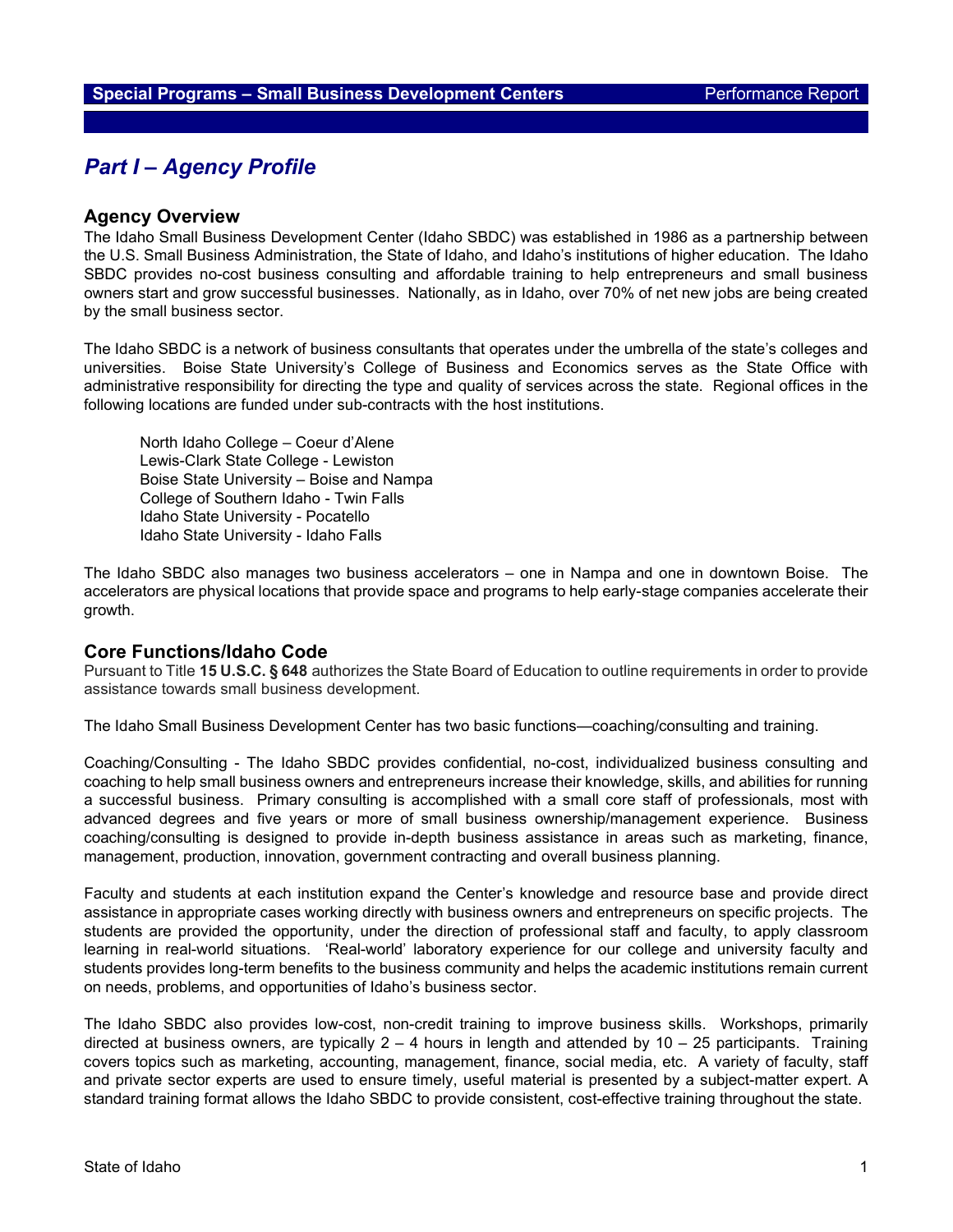### **Revenue and Expenditures**

| <b>Revenue</b>                  | <b>FY 2018</b> | <b>FY 2019</b> | <b>FY 2020</b> | <b>FY 2021</b> |
|---------------------------------|----------------|----------------|----------------|----------------|
| Revenue                         | \$613,100      | \$673,000      | \$686,700      | \$647,300      |
| Total                           | \$613,000      | \$673,000      | \$686,700      | \$647,300      |
| <b>Expenditures</b>             | <b>FY 2018</b> | <b>FY 2019</b> | <b>FY 2020</b> | FY 2021        |
| Personnel Costs*                | \$610,893      | \$661,300      | \$678,700      | \$639,500      |
| <b>Operating Expenditures</b>   | \$0            | \$8,000        | \$8,000        | \$7,800        |
| Capital Outlay                  | \$0            | \$3,700        | \$0            | \$0            |
| <b>Trustee/Benefit Payments</b> | \$0            | \$0            | \$0            | \$0            |
| Total                           | \$610,893      | \$673,000      | \$686,700      | \$647,300      |

\*Includes personnel costs under subcontracts with other host universities and colleges

## **Profile of Cases Managed and/or Key Services Provided**

| <b>Cases Managed and/or Key Services</b><br><b>Provided</b> | <b>FY 2018</b> | <b>FY 2019</b>    | <b>FY 2020</b> | FY 2021 |
|-------------------------------------------------------------|----------------|-------------------|----------------|---------|
| Number of Small Businesses Receiving                        | 1,763          | 1,791             | 2,057          | 2,120   |
| Consulting                                                  |                |                   |                |         |
| Average Hours of Consulting Per Client                      | 11.2           | 10.2 <sub>1</sub> | 11.8           | $11.5$  |
| <b>Number of Small Businesses Trained</b>                   | 2,882          | 3,066             | 3,400          | 4,209   |
| Number of Consulting Hours (annual)                         | 19,729         | 20,923            | 24,294         | 24,354  |

# *Part II – Performance Measures*

|                                                                                                                                                                                                                     | <b>Performance Measure</b>                                                                        |        | <b>FY 2018</b> | <b>FY 2019</b> | <b>FY 2020</b> | <b>FY 2021</b> | <b>FY 2022</b> |  |  |  |  |
|---------------------------------------------------------------------------------------------------------------------------------------------------------------------------------------------------------------------|---------------------------------------------------------------------------------------------------|--------|----------------|----------------|----------------|----------------|----------------|--|--|--|--|
|                                                                                                                                                                                                                     | Goal 1 – Network Reach                                                                            |        |                |                |                |                |                |  |  |  |  |
|                                                                                                                                                                                                                     | Focus time on clients with the highest potential for creating economic impact.                    |        |                |                |                |                |                |  |  |  |  |
|                                                                                                                                                                                                                     | Objective: Develop long-term relationships with potential and existing growth and impact clients. |        |                |                |                |                |                |  |  |  |  |
| 1.                                                                                                                                                                                                                  | Capital raised by clients in<br>millions                                                          | actual | \$47.3         | \$49.5         | \$79.9         | \$55.8         |                |  |  |  |  |
|                                                                                                                                                                                                                     |                                                                                                   | target | \$30           | \$33           | \$36           | \$44           | \$53           |  |  |  |  |
| 2.                                                                                                                                                                                                                  | Client sales growth in millions                                                                   | actual | \$65.6         | \$60.0         | \$47.3         | \$67.7         |                |  |  |  |  |
|                                                                                                                                                                                                                     |                                                                                                   | target | \$31.6         | \$33           | \$36           | \$41           | \$53           |  |  |  |  |
| 3.                                                                                                                                                                                                                  | Jobs created by clients                                                                           | actual | 1,404          | 1,021          | 649            | 872            |                |  |  |  |  |
|                                                                                                                                                                                                                     |                                                                                                   | target | 602            | 675            | 742            | 853            | 892            |  |  |  |  |
|                                                                                                                                                                                                                     | <b>Goal 2 - Network Sustainability</b>                                                            |        |                |                |                |                |                |  |  |  |  |
| Increase funding and consulting hours to create economic impact through increased client performance.<br>Objective: Increase overall network funding and assist regional offices in pursuit of local opportunities. |                                                                                                   |        |                |                |                |                |                |  |  |  |  |
| I4.                                                                                                                                                                                                                 | Amount of funding increase                                                                        | actual | \$50,000       | \$74,000       | \$1,366,5031   | \$122,701      |                |  |  |  |  |
|                                                                                                                                                                                                                     |                                                                                                   | target | Target not set | \$50,000       | \$150,000      | \$225,000      | \$250,000      |  |  |  |  |

The Idaho SBDC continues to align the strategic plan and metrics with other funder requirements. Going forward, we will be using client verified data from the MIS system as consistent with SBA.

#### **Performance Measure Explanatory Notes**

<sup>1</sup> Includes one-time funding of \$1,280,000 from CARES Act to support pandemic response in 2020.